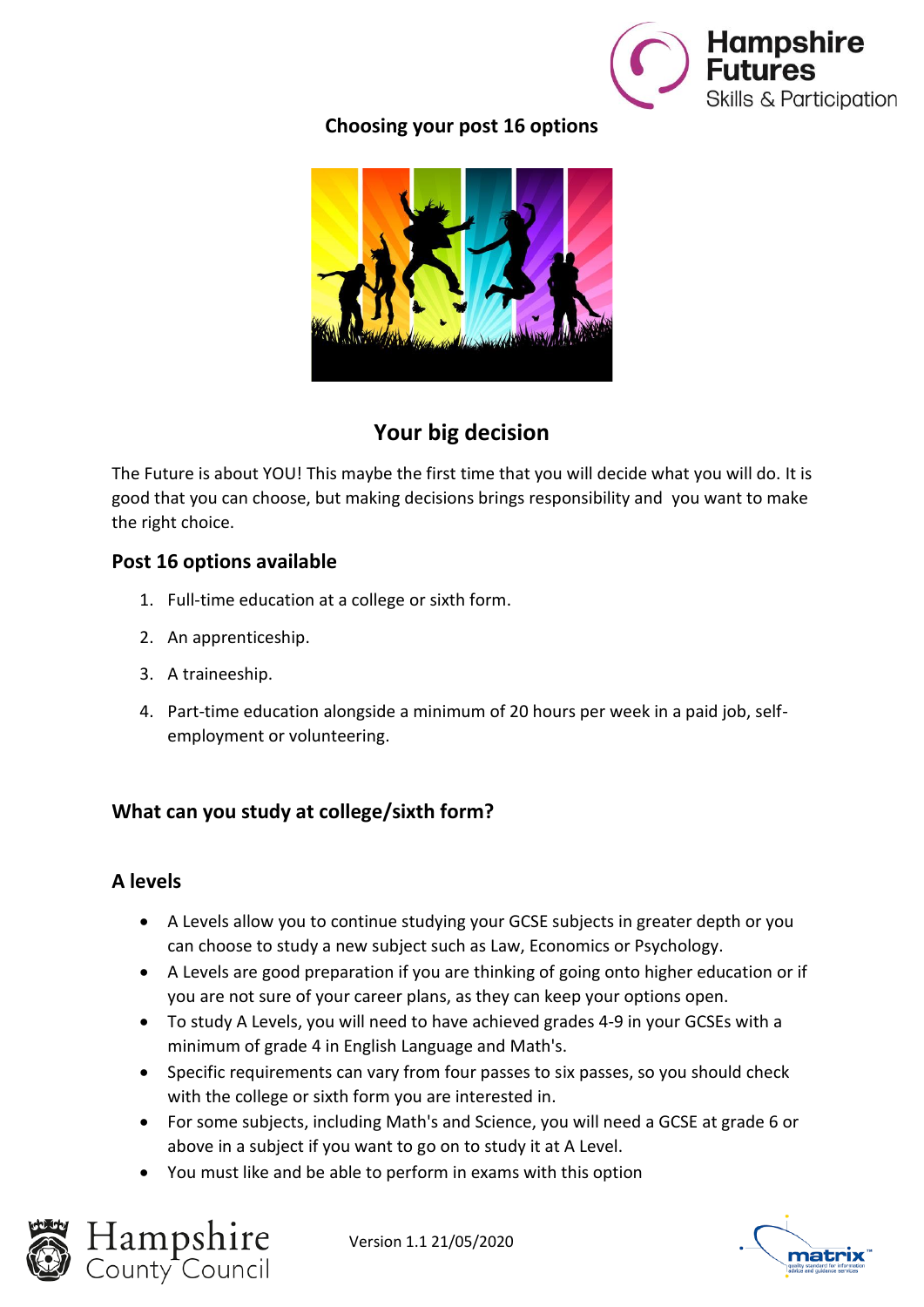

If you want to think further ahead, then you can use the A Level matching tool at [https://sacu-student.com/?page\\_id=5203](https://sacu-student.com/?page_id=5203) to find out which university degrees you could go on to do and what previous students with your combination of A levels progressed to.

#### **Vocational Course Options: Subjects related to different industries**

- Vocational subjects are qualifications that develop your practical skills and knowledge.
- These tend to be more hands on than an A Level qualification and can include work experience.
- Unlike A Levels, with a vocational course you study **one** specific area e.g. hairdressing, mechanics, business or travel & tourism (there are many different subject areas available – please contact your local college or sixth form to find out more).
- Assessment is usually by completing course work, practical examinations and some written examinations.

There are different levels of vocational subjects and the level you could start on depends on your GCSE grades.

- Level 3 a minimum of 5 GCSEs at grades 4 and above including English and Maths (and science for some subjects) is required.
- Level 2 requires mainly grade 3 across all GCSEs.
- Level 1 requires mainly grades 2 to 1 across all GCSEs

Your careers adviser or the college or sixth form can discuss the level that is right for you.

#### **T levels**

The government is making significant changes to vocational qualifications. Between 2020 and 2022 they will introduce T level qualifications which will be equivalent to A levels.

The first T levels to become available will be:

- digital production, design and development
- design, surveying and planning
- education

T Levels will offer students a mixture of classroom learning and 'on-the-job' experience during an industry placement of at least 315 hours (approximately 45 days). As T levels are still in development we would recommend you visit<https://www.tlevels.gov.uk/> for the most up-to-date information.



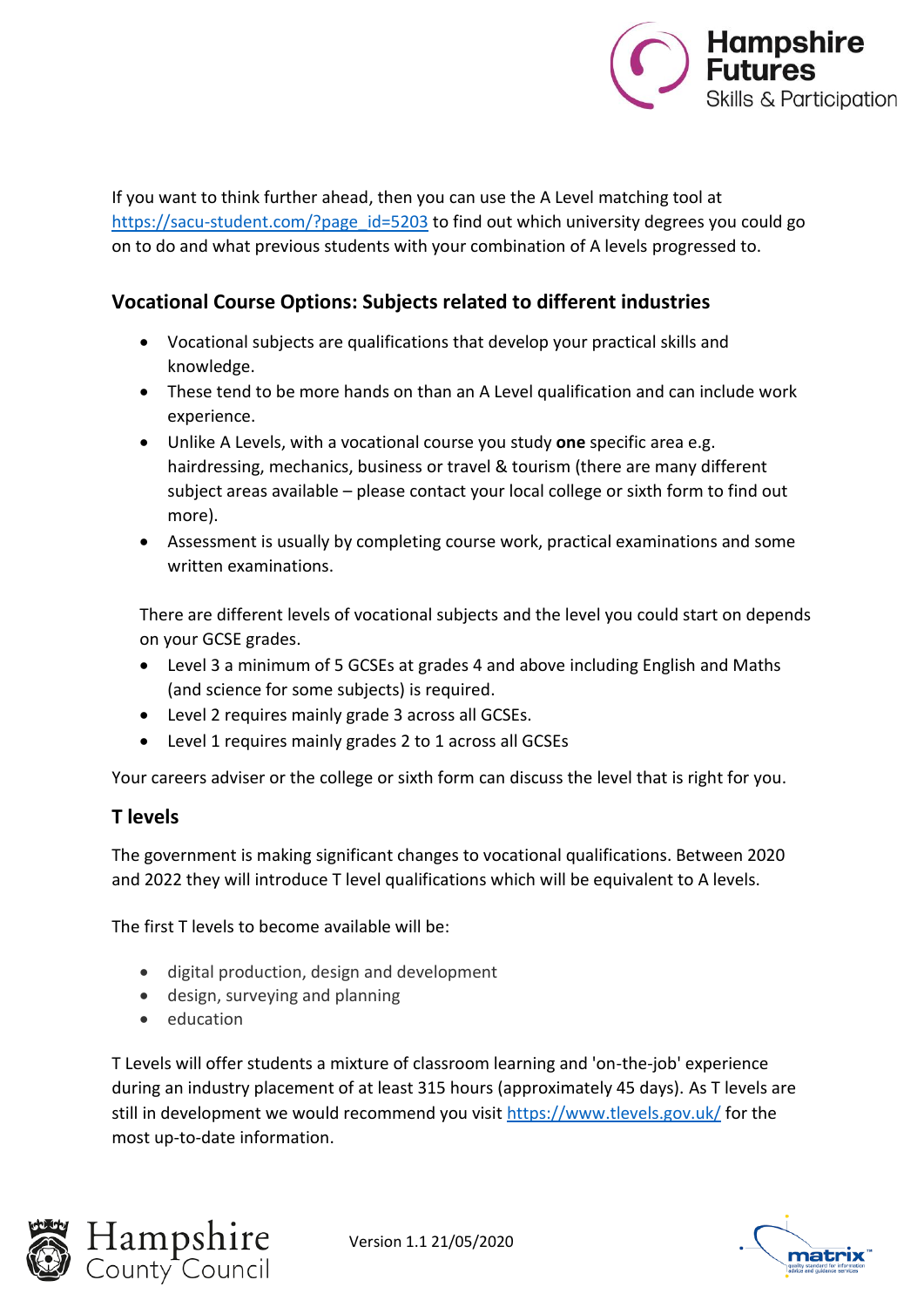

#### **Apprenticeships**

- An apprenticeship means you have a real job, get paid and are entitled to other benefits such as annual leave.
- In most cases you will be required to source your own employer.
- Most of the skills and knowledge you need you will learn while doing the job.
- With an apprenticeship you will also gain recognised qualifications relevant to your role.
- You will go to college or a training provider, usually 1 day a week but sometimes you will do a block of training.
- You can find out more at<https://www.apprenticeships.gov.uk/> & <https://amazingapprenticeships.com/>

#### **Traineeships**

- A traineeship is a pre-apprenticeship course designed to give you the skills and knowledge to prepare you for an apprenticeship or employment.
- A traineeship will provide you with work experience and support with your English & Maths should you need it.

You can find out more at [https://www.gov.uk/guidance/traineeship-information-for](https://www.gov.uk/guidance/traineeship-information-for-trainees)[trainees](https://www.gov.uk/guidance/traineeship-information-for-trainees)

#### **Employed, Self- Employed or Volunteering for 20 hours or more a week**

"The participation age has been raised so that all young people in England are now required to continue in education or training beyond the age of 16.

Young people have a choice about how they continue in education or training post-16, which could be through:

- full-time study in a school, college or with a training provider;
- full-time work or volunteering (20 hours or more) combined with regulated parttime education or training (about one day per week);
- an apprenticeship (www.apprenticeships.org.uk) or traineeship."

For more information see [https://www.educationandemployers.org/wp](https://www.educationandemployers.org/wp-content/uploads/2018/04/Transitions-symposium-final.pdf)[content/uploads/2018/04/Transitions-symposium-final.pdf](https://www.educationandemployers.org/wp-content/uploads/2018/04/Transitions-symposium-final.pdf)